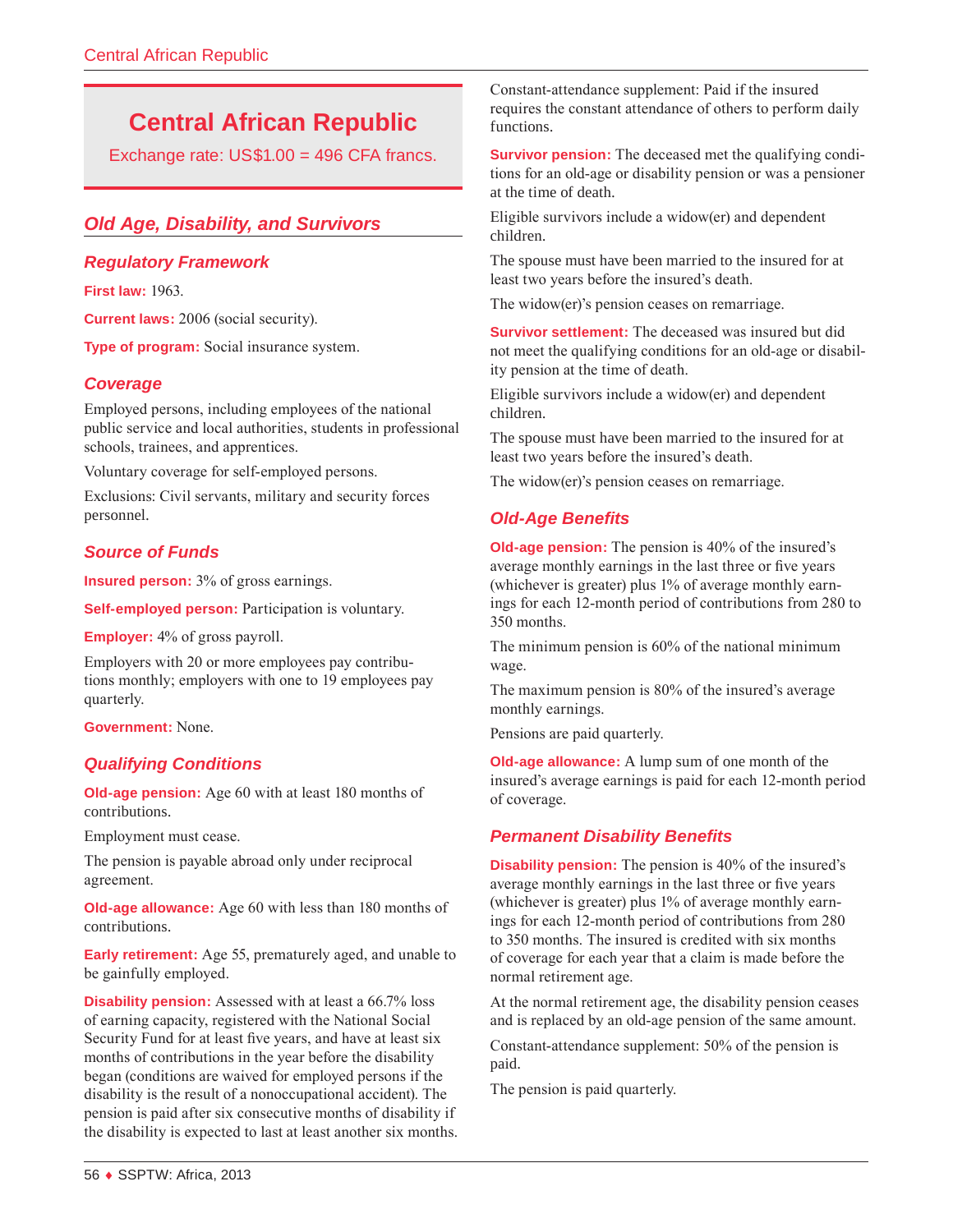## *Survivor Benefits*

**Survivor pension:** 50% of the old-age or disability pension the deceased received or was entitled to receive is paid to the widow(er). If there is more than one widow, the amount is split equally.

**Orphan's pension:** 50% of the old-age or disability pension the deceased received or was entitled to receive is split equally among all orphans; 100% for full orphans.

All survivor benefits combined must not exceed 100% of the deceased's pension.

Pensions are paid quarterly.

**Survivor settlement:** A lump sum of one month of the oldage pension the deceased received or was entitled to receive is paid for each six-month period of coverage.

#### *Administrative Organization*

Ministry of Public Administration and Social Insurance provides general supervision.

National Social Security Fund administers the program.

# *Sickness and Maternity*

#### *Regulatory Framework*

**First law:** 1952.

**Current law:** 2006 (social security).

**Type of program:** Social insurance system. Maternity benefits only.

#### *Coverage*

Salaried women and nonsalaried women married to salaried men.

Exclusions: Self-employed persons.

#### *Source of Funds*

**Insured person:** None.

**Self-employed person:** Not applicable.

**Employer:** See source of funds under Family Allowances.

**Government:** None.

#### *Qualifying Conditions*

**Cash sickness benefits:** No statutory benefits are provided.

**Cash maternity benefits:** The insured must have at least six months of insured employment.

## *Sickness and Maternity Benefits*

**Sickness benefit:** No statutory benefits are provided. (The labor code requires employers to provide paid sick leave.)

**Maternity benefit:** 50% of the insured's daily earnings is paid for up to eight weeks before and six weeks after the expected date of childbirth; may be extended up to nine weeks if there are complications arising from pregnancy or childbirth.

## *Workers' Medical Benefits*

No statutory benefits are provided. (The labor code requires employers to provide certain medical services.)

Some health services are provided to women during the maternity leave period.

## *Dependents' Medical Benefits*

**Medical benefits for dependents:** No statutory benefits are provided. (Some health and welfare services are provided to mothers and children under Family Allowances.)

#### *Administrative Organization*

Ministry of Public Administration and Social Insurance provides general supervision.

National Social Security Fund administers the program.

# *Work Injury*

#### *Regulatory Framework*

**First laws:** 1935 and 1959.

**Current law:** 2006 (social security).

**Type of program:** Social insurance system.

#### *Coverage*

Employed persons and members of producers' cooperatives.

Exclusions: Agricultural, temporary, and casual workers; and self-employed persons.

#### *Source of Funds*

**Insured person:** None.

**Self-employed person:** Not applicable.

**Employer:** 3% of covered payroll.

The maximum monthly earnings used to calculate contributions are 600,000 CFA francs.

**Government:** None.

## *Qualifying Conditions*

**Work injury benefits:** There is no minimum qualifying period.

## *Temporary Disability Benefits*

50% of the insured's average daily earnings in the 30 days before the disability began for the first 28 days of disability